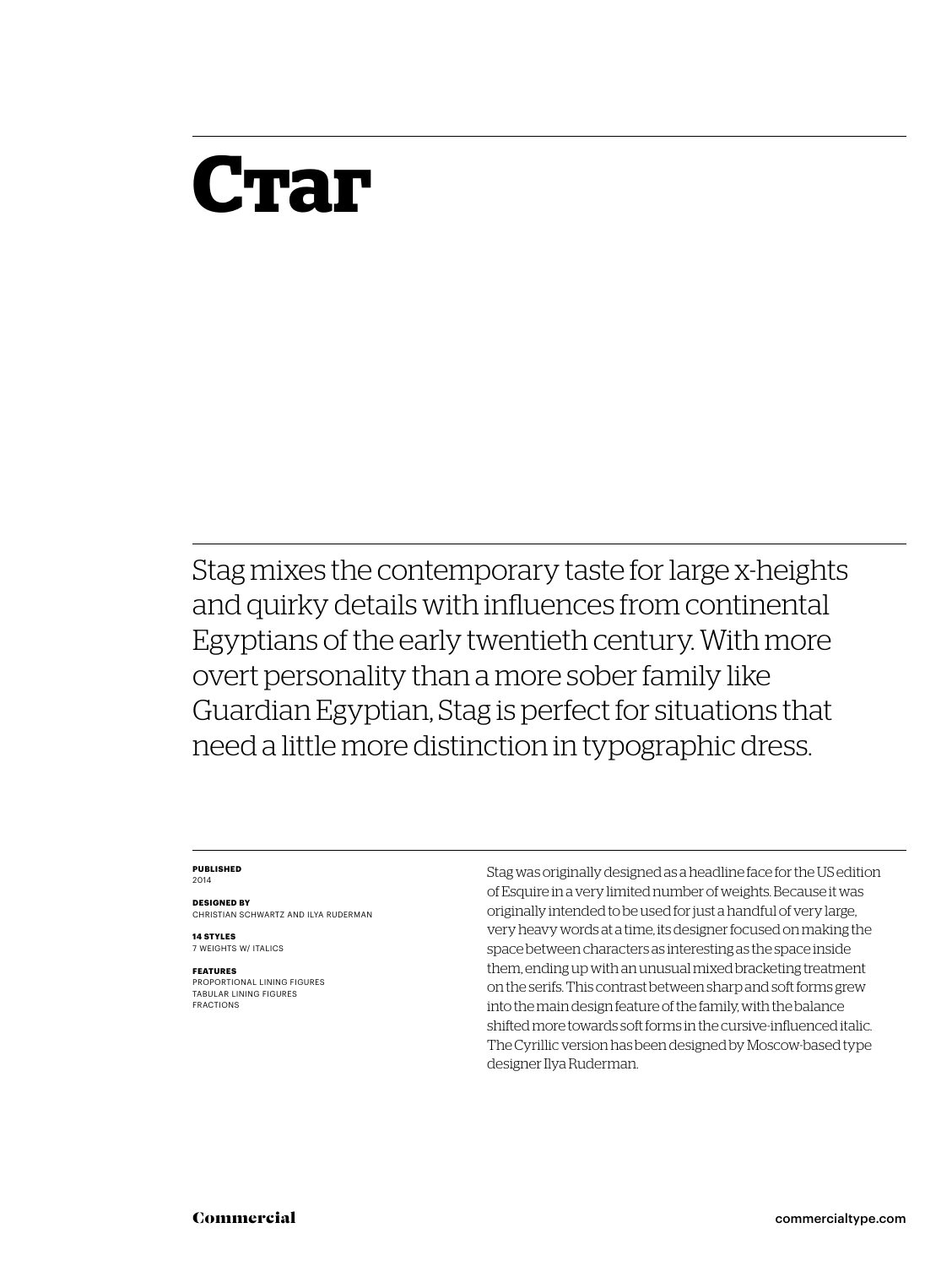Stag Cyrillic Thin *Stag Cyrillic Thin Italic* Stag Cyrillic Light *Stag Cyrillic Light Italic* Stag Cyrillic Book *Stag Cyrillic Book Italic* Stag Cyrillic Medium *Stag Cyrillic Medium Italic* **Stag Cyrillic Semibold** *Stag Cyrillic Semibold Italic* **Stag Cyrillic Bold** *Stag Cyrillic Bold Italic* Stag Cyrillic Black *Stag Cyrillic Black Italic*

Rather than using ambiguous names like "Pro", "World" or "WGL" for our font files with extended language support, we have devised a simple way to denote which alphabets are supported in complex families like Stag.

| $L_{\rm C}$<br>Latin + Cyrillic | Font files with LC in the family name support our full standard range of<br>languages that use the Latin alphabet, plus languages that use Cyrillic,<br>including Russian, Ukranian, Belorussian, Serbian, and Bulgarian. |  |  |
|---------------------------------|---------------------------------------------------------------------------------------------------------------------------------------------------------------------------------------------------------------------------|--|--|
| $L_G$                           | Font files with LG in the family name support our full standard range of                                                                                                                                                  |  |  |
| Latin + Greek                   | languages that use the Latin alphabet, plus monotonic Greek.                                                                                                                                                              |  |  |
| <b>LCG</b>                      | Font files with LCG in the family name support our full standard range of                                                                                                                                                 |  |  |
| Latin + Cyrillic + Greek        | languages that use the Latin, Cyrillic, and Greek alphabets.                                                                                                                                                              |  |  |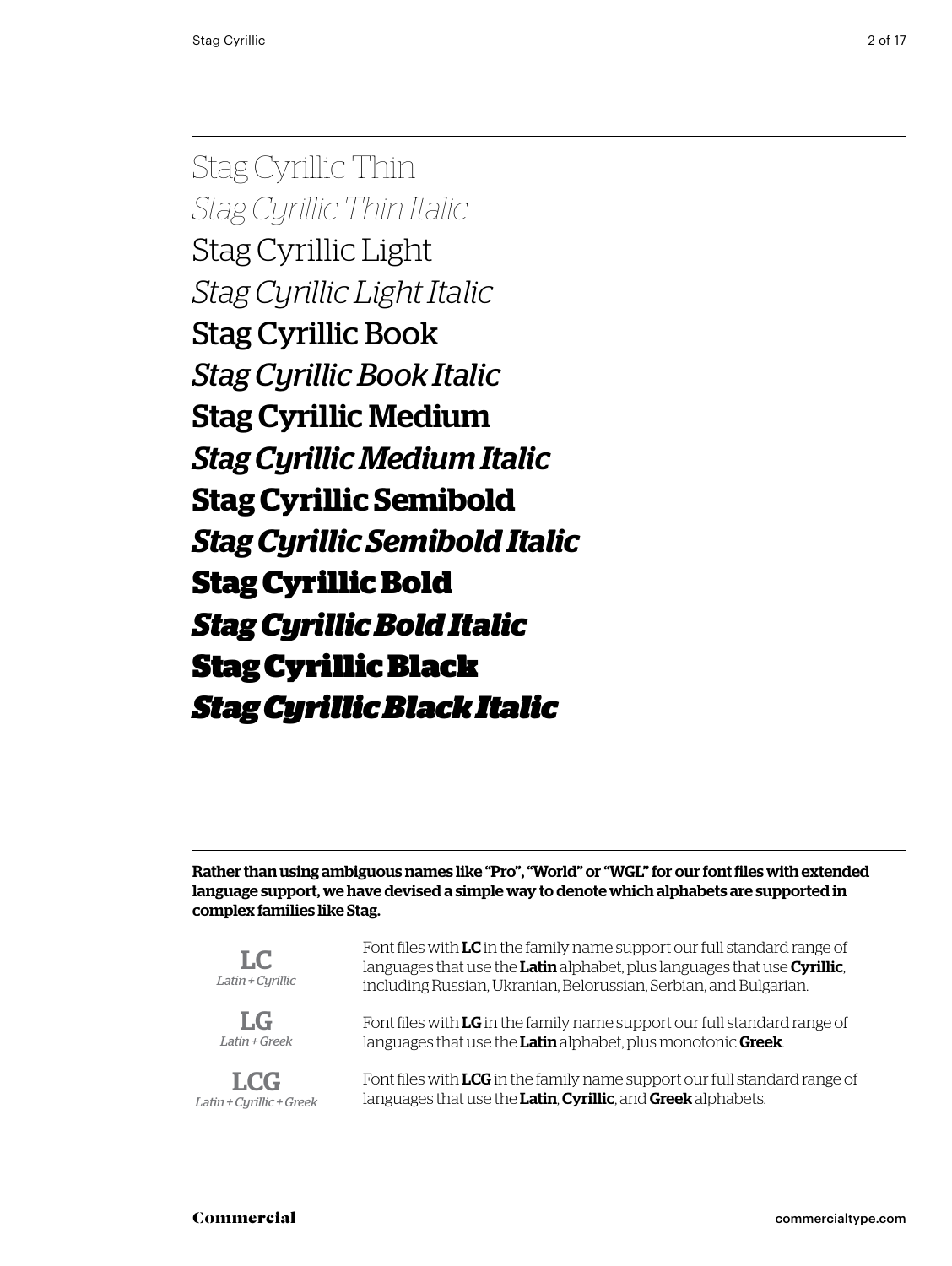

Stag cyrillic Thin, 70 Pt [alternate к]

*остро* () / *Спажываньня*

Stag cyrillic Thin italic, 70 Pt

## подвижен Езикознание Stag cyrillic light, 70 Pt

*водителка Инициатива*

Stag cyrillic light italic, 70 Pt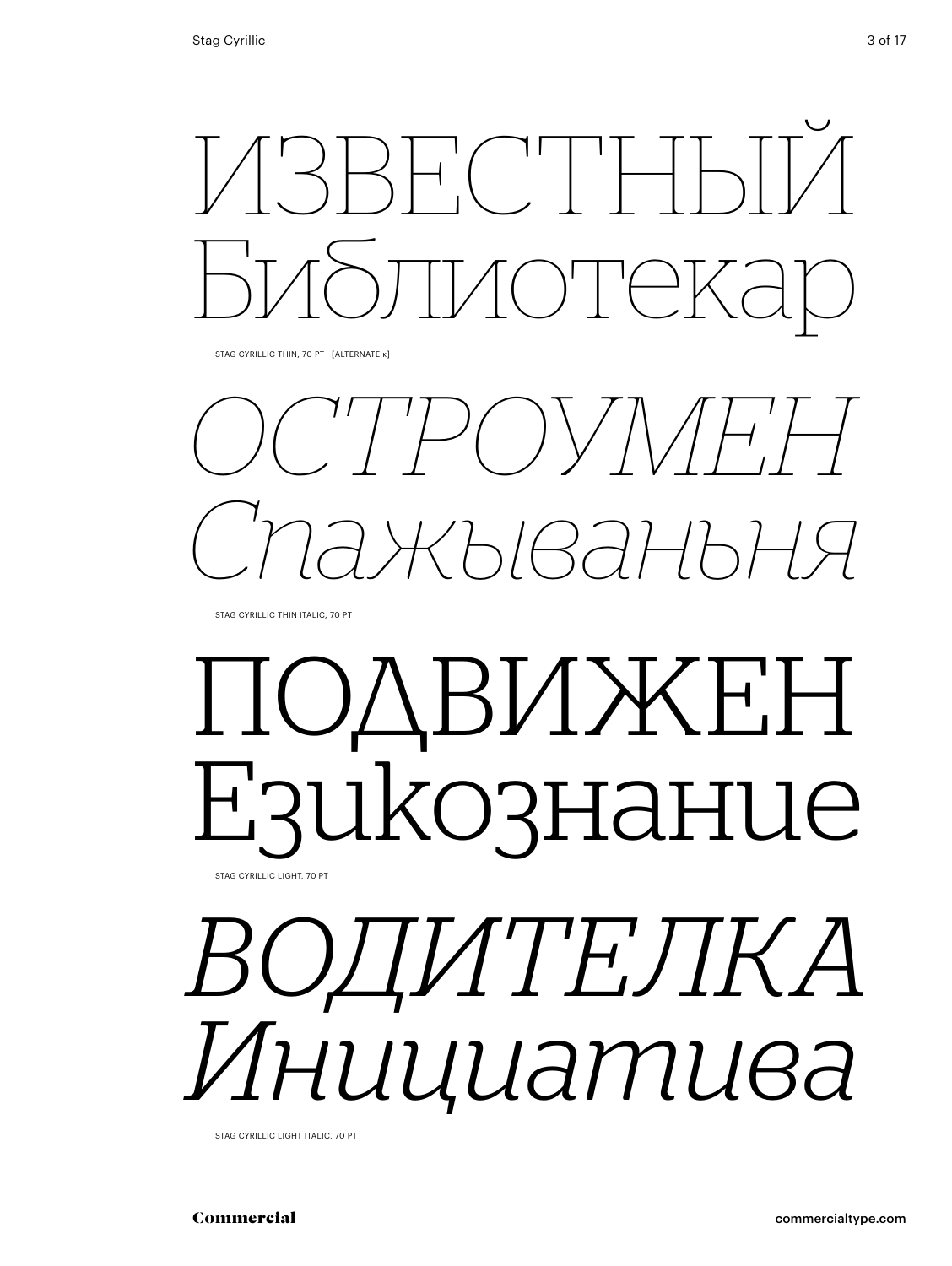# перестало Блискаючий

Stag cyrillic book, 70 Pt

# *претензий Отказаться*

STAG CYRILLIC BOOK ITALIC, 70 PT [ALTERNATE a]

# гъвкавост Вартаўнічая

Stag cyrillic medium, 70 Pt

# *приоритет Плаветнило*

STAG CYRILLIC MEDIUM ITALIC, 70 PT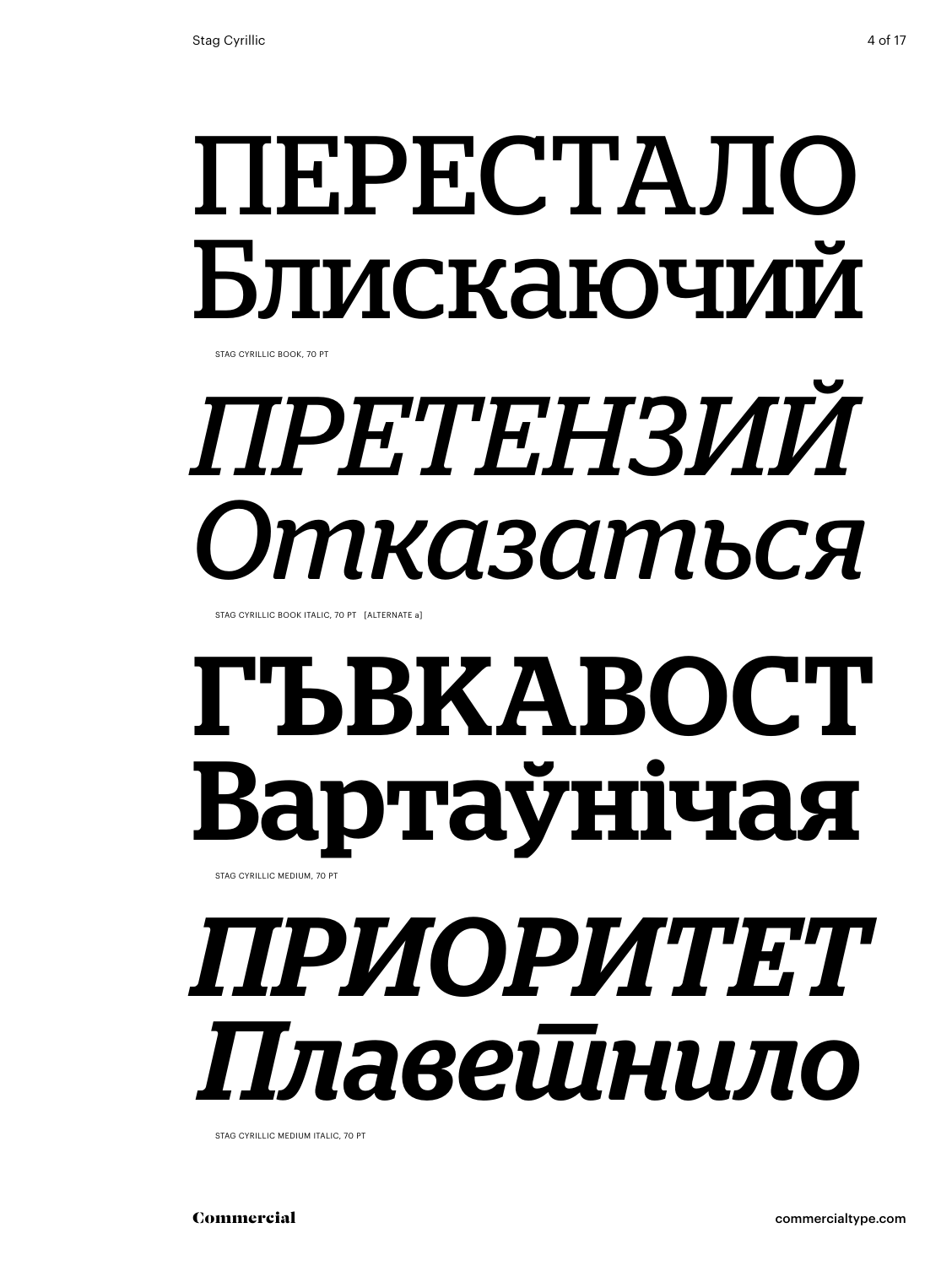# **карактера Гідраграфія**

Stag cyrillic semibold, 70 Pt

# *переддень Двадцатый*

Stag cyrillic semibold italic, 70 Pt [alternate a]

## **задружен Аўтастрада** Stag cyrillic bold, 70 Pt [alternate zhe]

*обратный Звитяжний*

Stag cyrillic bold italic, 70 Pt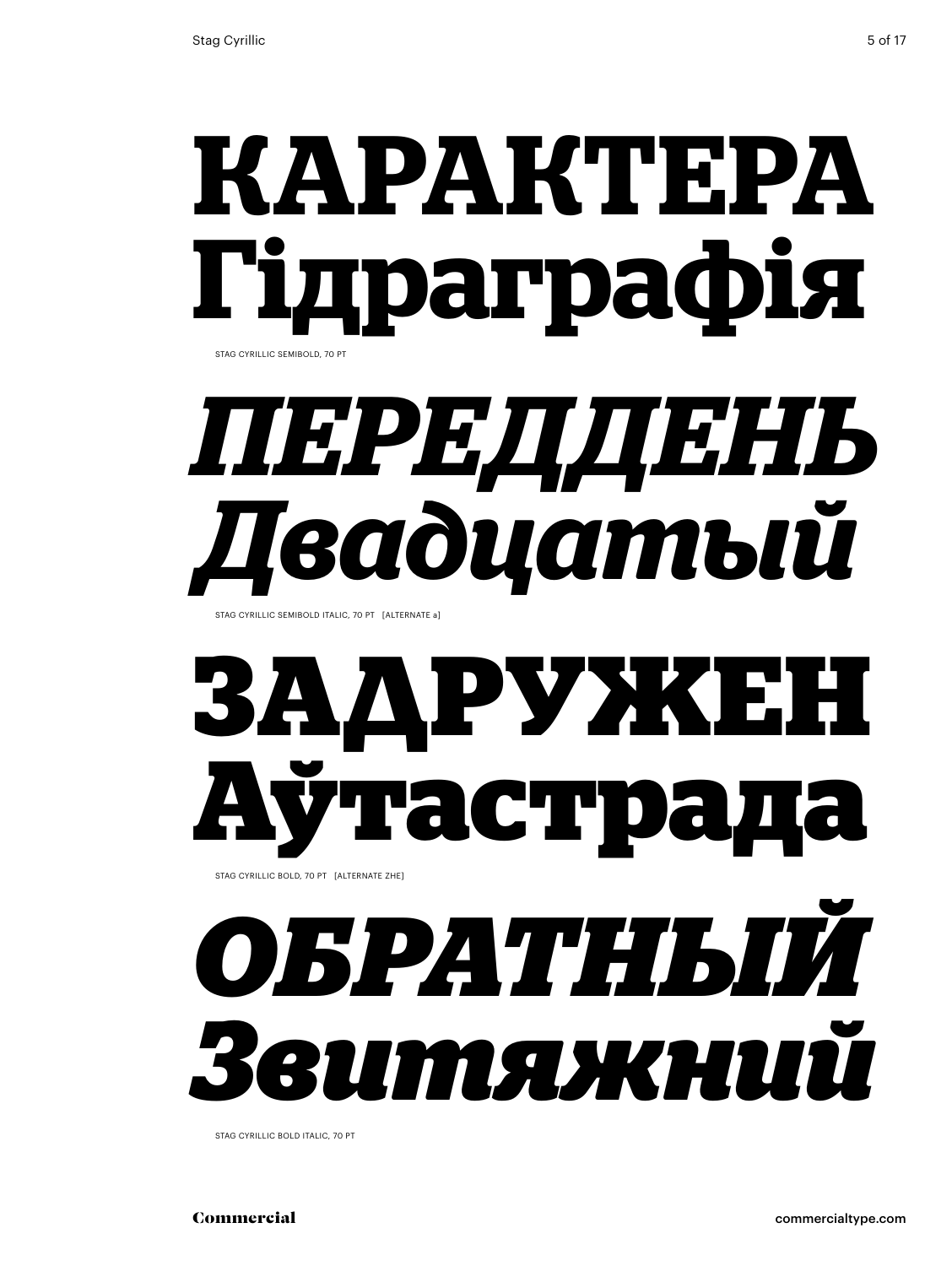

Stag cyrillic black, 70 Pt



Stag cyrillic black italic, 70 Pt

# САМИБЛЕЯ ТОП

Stag cyrillic black, 70 Pt [alternate к]



STAG CYRILLIC BLACK ITALIC, 70 PT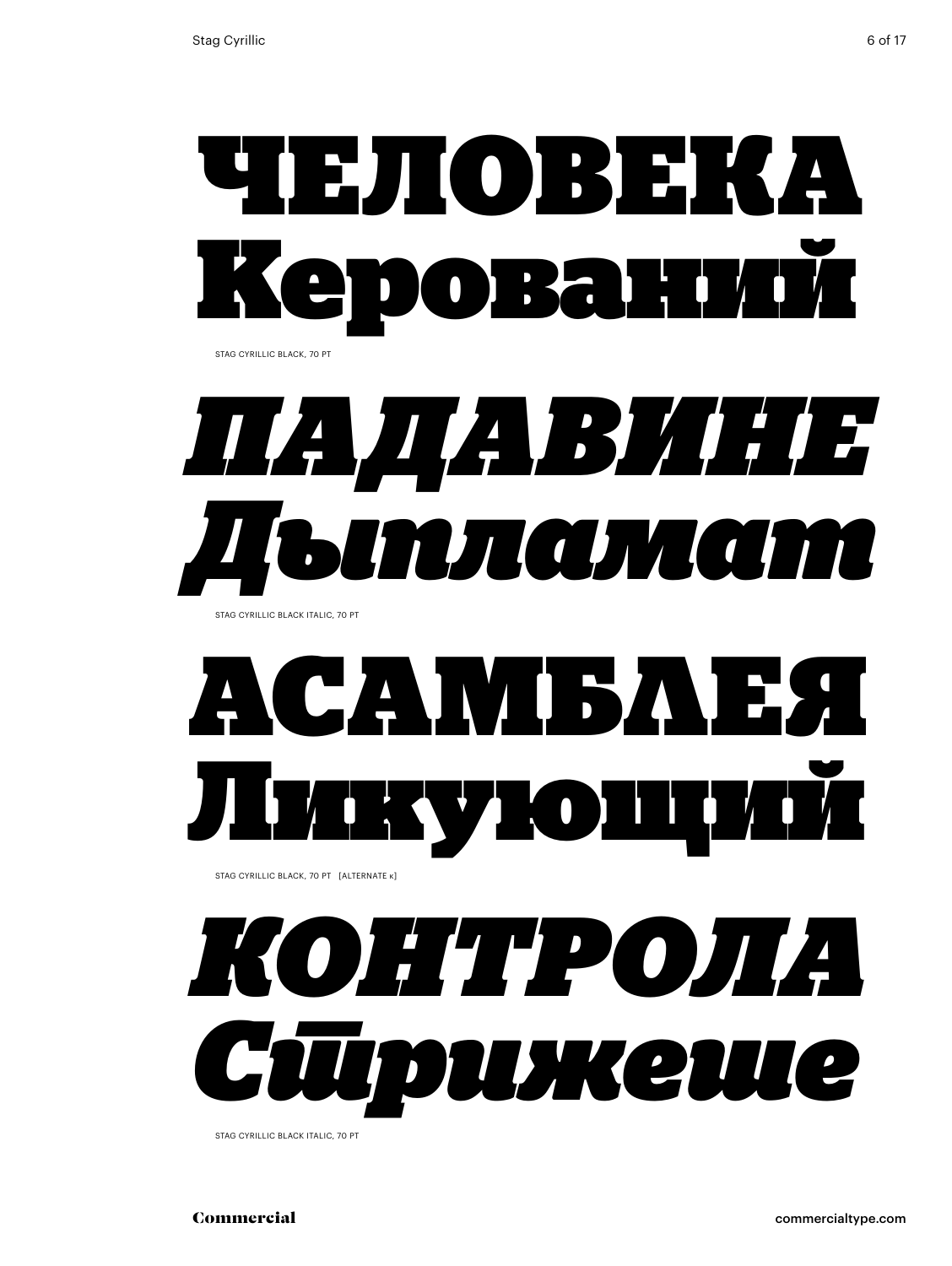И каждый раз молодой нема зборови да го *В ближайшие 2000 лет*

Stag cyrillic thin, thin italic, 40 Pt

Хозяйство приходится необични мудрост *Научна истраживања* STAG CYRILLIC LIGHT, LIGHT ITALIC, 40 PT [ALTERNATE a]

## З 1,189 чоловік запитав екстремни детайл *Гісторыя кінатэатра*

Stag cyrillic book, book italic, 40 Pt

## И доказательства, как спортски стадион *І сярэдняе павелічэнне*

STAG CYRILLIC MEDIUM, MEDIUM ITALIC, 40 PT [ALTERNATE K K]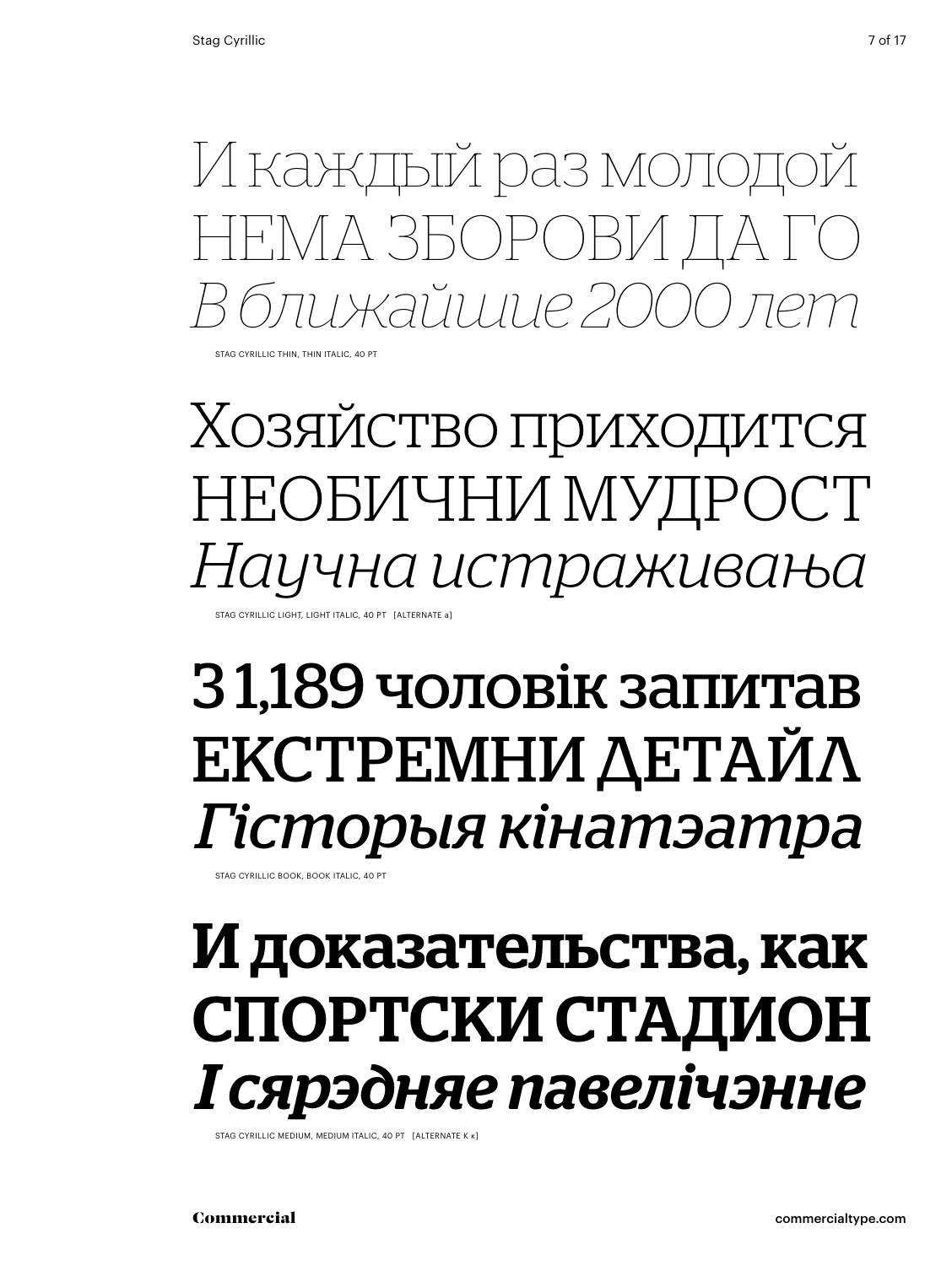## **Нобелевская премия південному сході** *Кралската академија*

Stag cyrillic semibold, semibold italic, 40 Pt

## **Свечение кислорода планування міст** *Герметычны пакет*

Stag cyrillic bold, bold italic, 40 Pt [alternate к]

### Масовно узбудљиво модеран трені йно лекомислие Stag cyrillic black, 40 Pt

### *Годишни икономии летючих ринках Муніципальна рада*

Stag cyrillic black italic, 40 Pt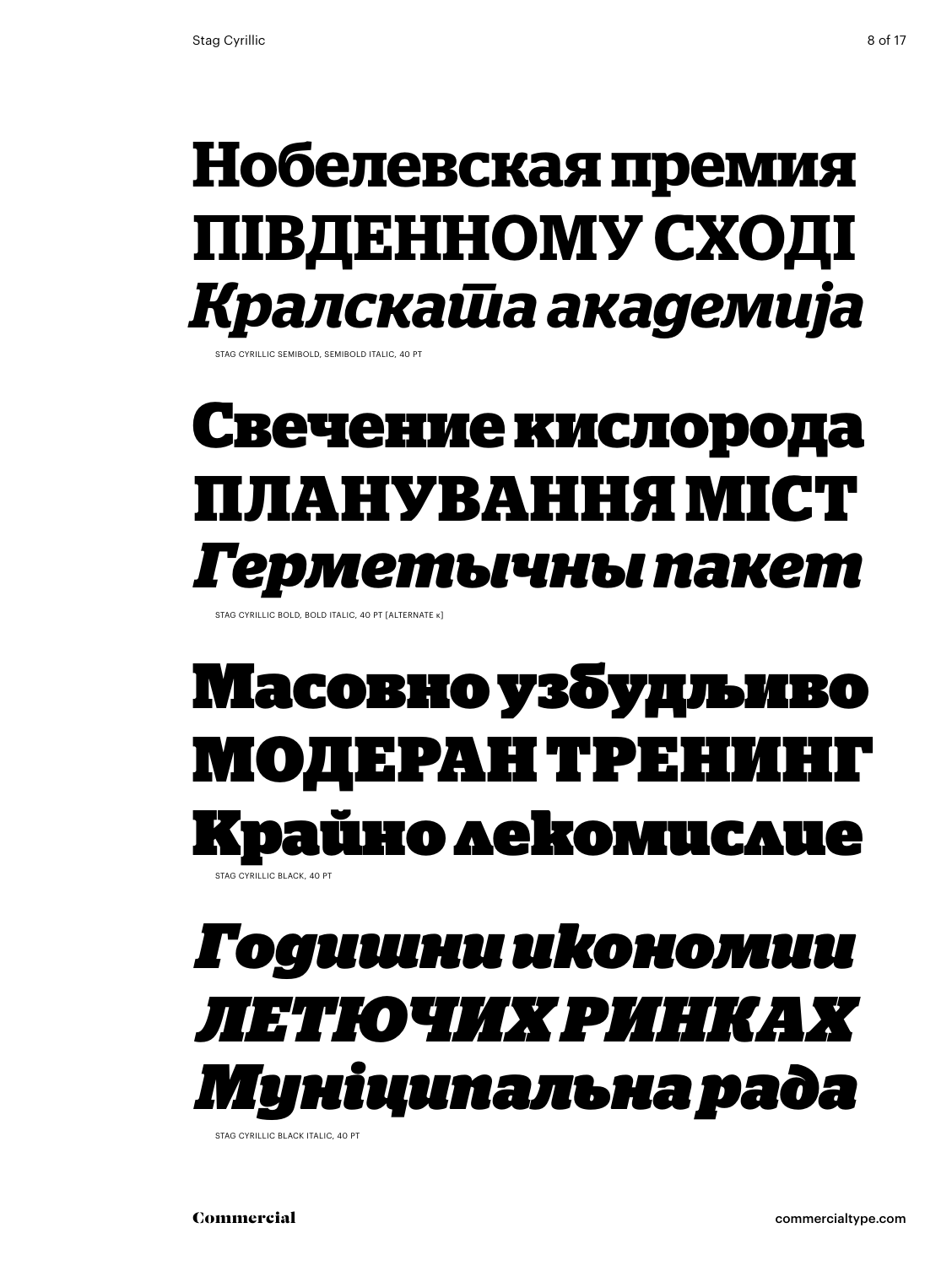between 8 – 23% of the population Између 1979 – 2000 износила је 5,91% по *В среднем 13,250,000 человек даны Постоје два човека на супротном крају* Stag cyrillic thin, thin italic, 24 Pt

една линейна функция от вида Given its fickle nature, the Wandering Bat *відповів на найбільш актуальні Зворотний осмос врятував мільйони* Stag cyrillic light, light italic, 24 Pt

нацыянальнае заканадаўства Высота здания составила 185 метров *over 75% of respondants said no Агенцията е готова да даде до 18,000*

Stag cyrillic book, book italic, 24 Pt

#### любого полунормированного Порівняно з іншими родинами ряду *Пры гэтым карэнныя змяненні How quickly people reacted was wholly a*

Stag cyrillic medium, medium italic, 24 Pt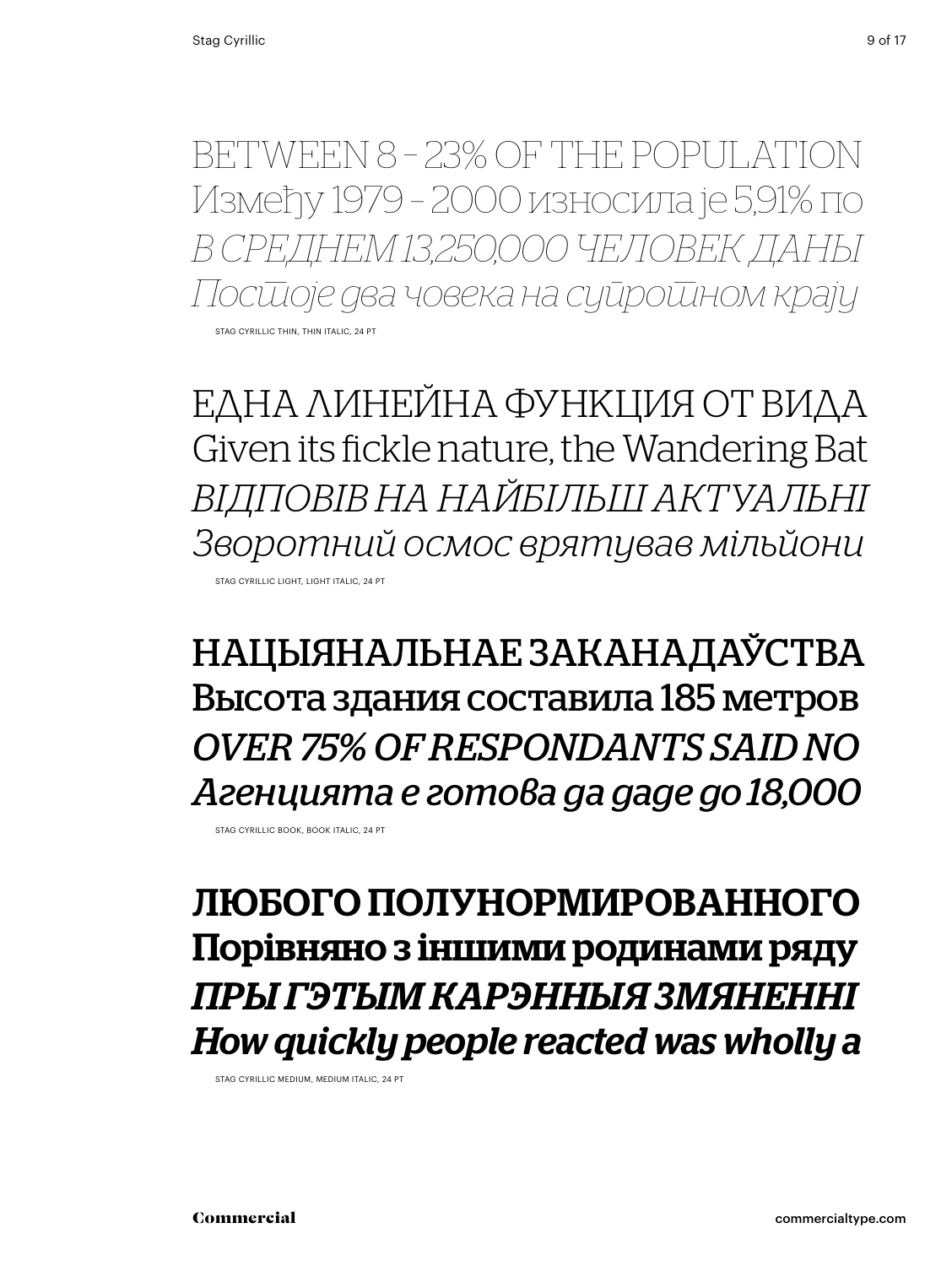#### **на града са 46°12' с.ш. и 6°09' и.д. Але успіх книжки був незвичайний** *простираат во појасот 11° – 200° Earlier in the day, representatives of the*

STAG CYRILLIC SEMIBOLD, SEMIBOLD ITALIC, 24 PT. [ALTERNATE  $x$  k]

### **да часоў парадку 11 – 9 с пасля Яскравы прадстаўнік гуманізму ў** *нарастание реалистичности Усвоена од 12 од 28-те земји членки*

STAG CYRILLIC BOLD, BOI D ITALIC, 24 PT

### хронолошким редом, према Непрекинути планински ланац је За време плеистоцена обала І на поўначы і захадзе пераважае

STAG CYRILLIC BLACK, 24 PT

### *Първите заселници на хора в Общая протяжённость хребтов since 1988, the design councils Самая длинная река Калифорнии*

Stag cyrillic black italic, 24 Pt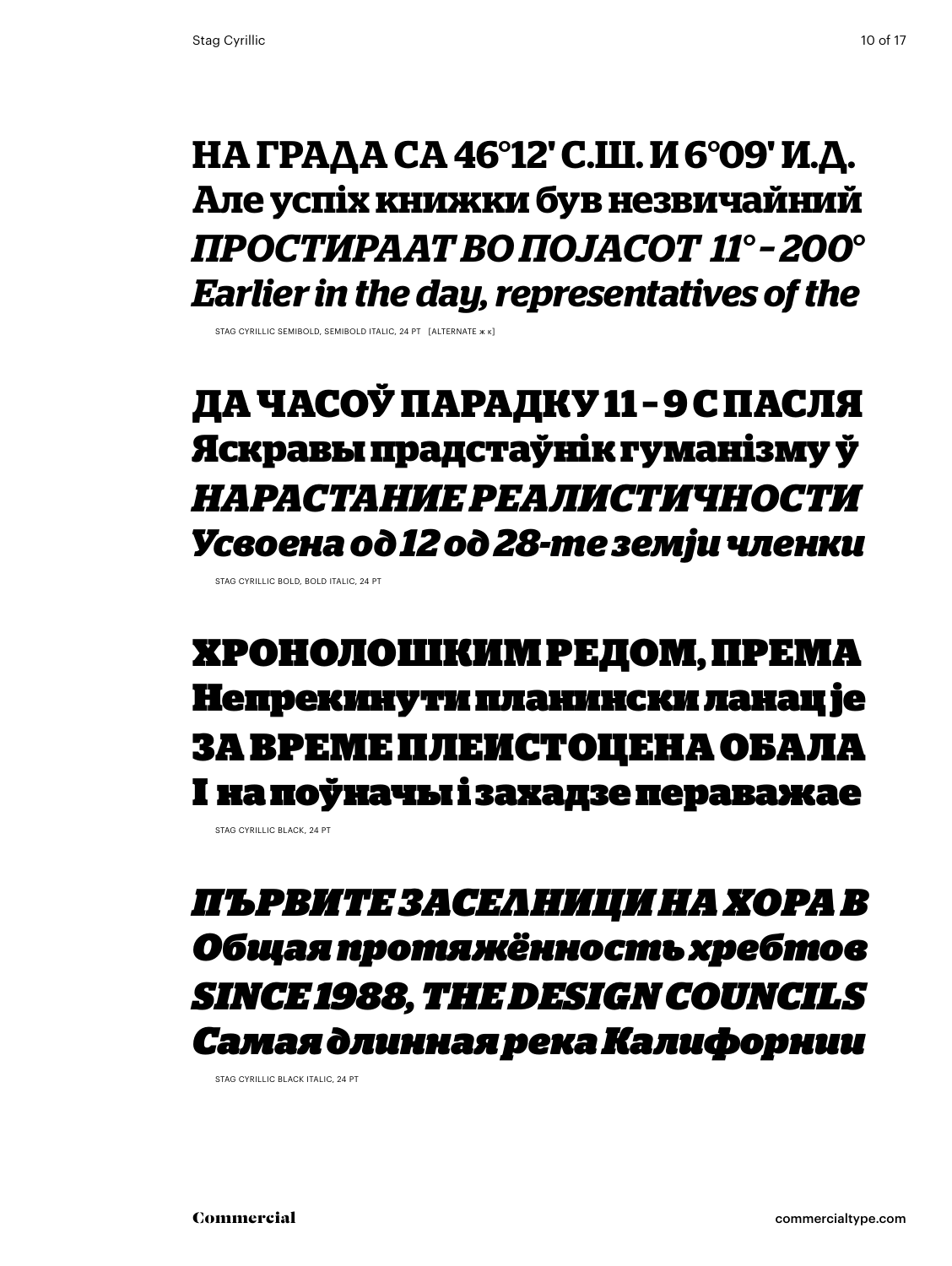Занимающий 49,5 % поверхности Мирового По брой на островите (около 20 хил.) и обща площ *Каля берагоў Аўстраліі мноства каралавых пабудоў* Stag cyrillic thin, thin italic, 18 Pt

Скоро потпуно је окружен са Евроазијом Більшу частину Канадського басейну становлять *Северноамериканска значајна река која припаѓа на* Stag cyrillic light, light italic, 18 Pt

Колькасць месцаў у палаце пастаянная і Мандатът на всеки представител е две години *Бидејќи претставниците се избираат од помали*

Stag cyrillic book, book italic, 18 Pt

1100 приміщень, 110 сходів та 4,8 кілометра Седиште је Парламента Уједињеног Краљевства *Соединяется с Трафальгарской площадью улицей*

Stag cyrillic medium, medium italic, 18 Pt

**административен район в град Ню Йорк Которые были объединены в один город в 1898**  *Плошча акругі Манхэтэн 89.2 км², насельніцтва*

STAG CYRILLIC SEMIBOLD, SEMIBOLD ITALIC, 18 PT [ALTERNATE y]

#### **Според ЗИС од 1911 година, се смета дека Която започва в началото на лятото на 2011** *Комитет был образован в 1981 году японским*

STAG CYRILLIC BOLD, BOLD ITALIC, 18 PT

Корпоративни финанси са паричните Зручності, архітектури & функціональності *Среднемесячная температура колеблется*

Stag cyrillic black, black italic, 18 Pt [alternate ampersand]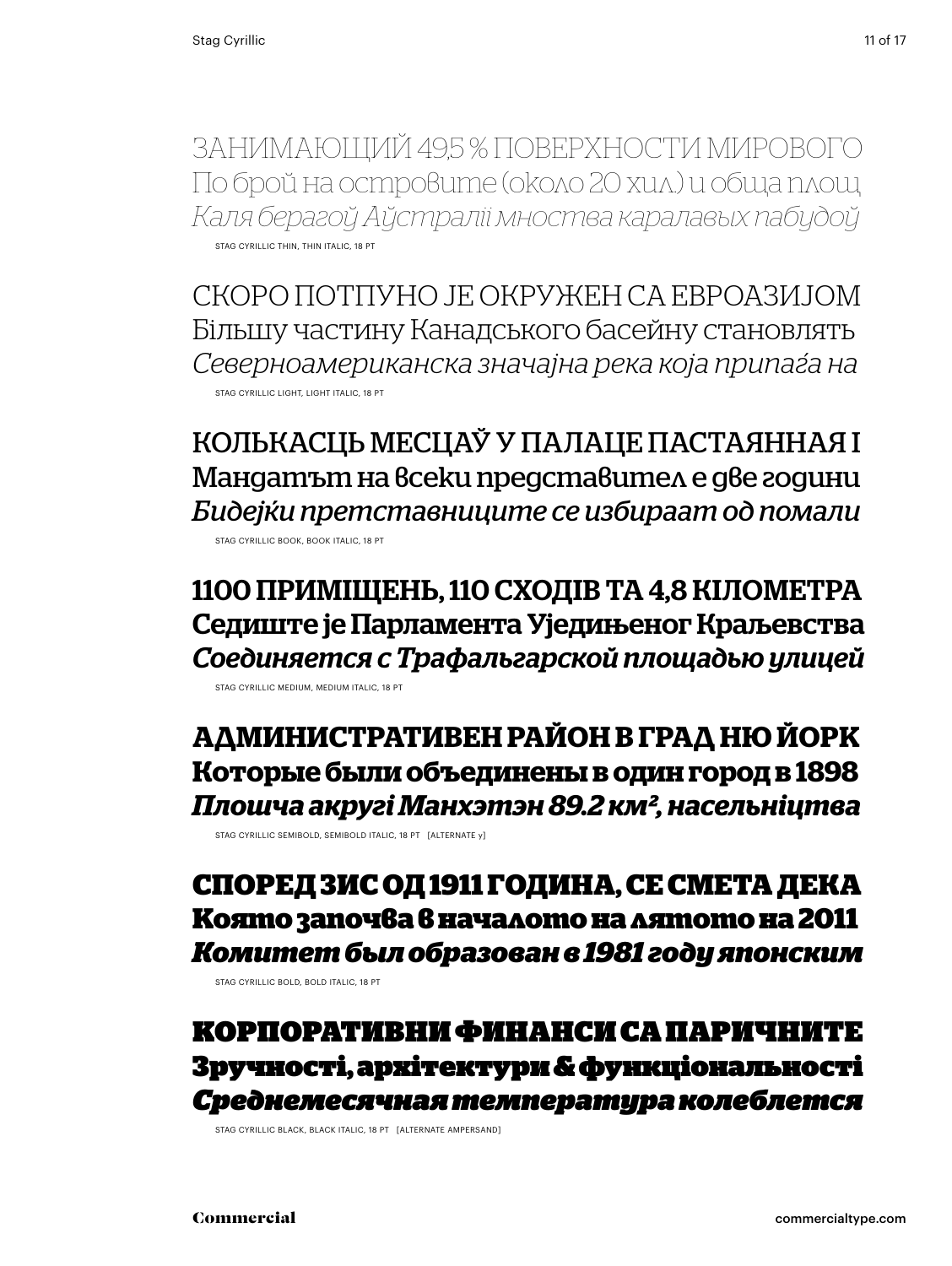

Stag cyrillic black, 60 Pt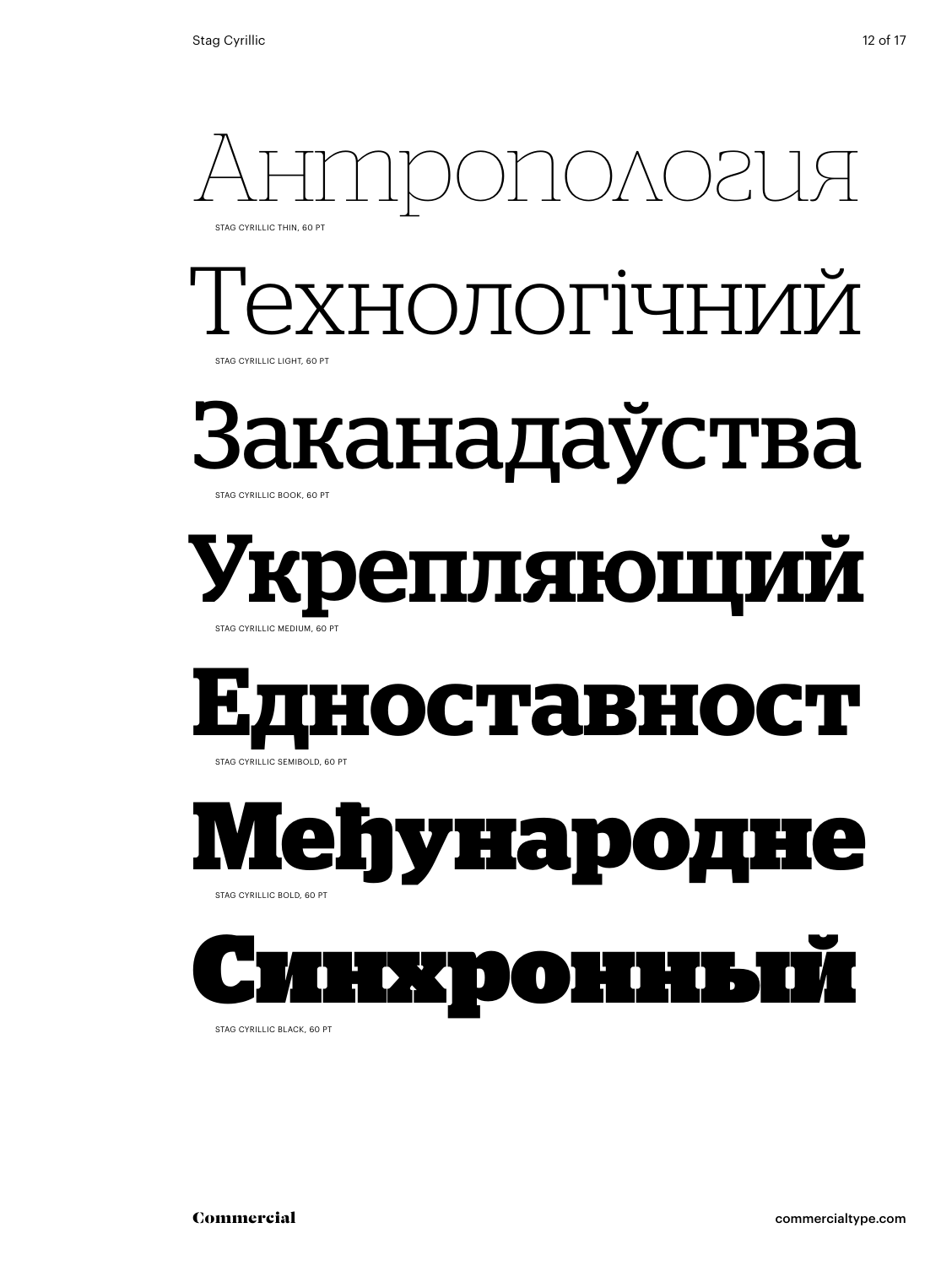

STAG CYRILLIC THIN ITALIC, 60 PT





## *Славалюбства*

STAG CYRILLIC MEDIUM ITALIC, 60 PT



*Мистериозан*  Stag cyrillic bold italic, 60 Pt



Stag cyrillic black italic, 60 Pt [alternate ka]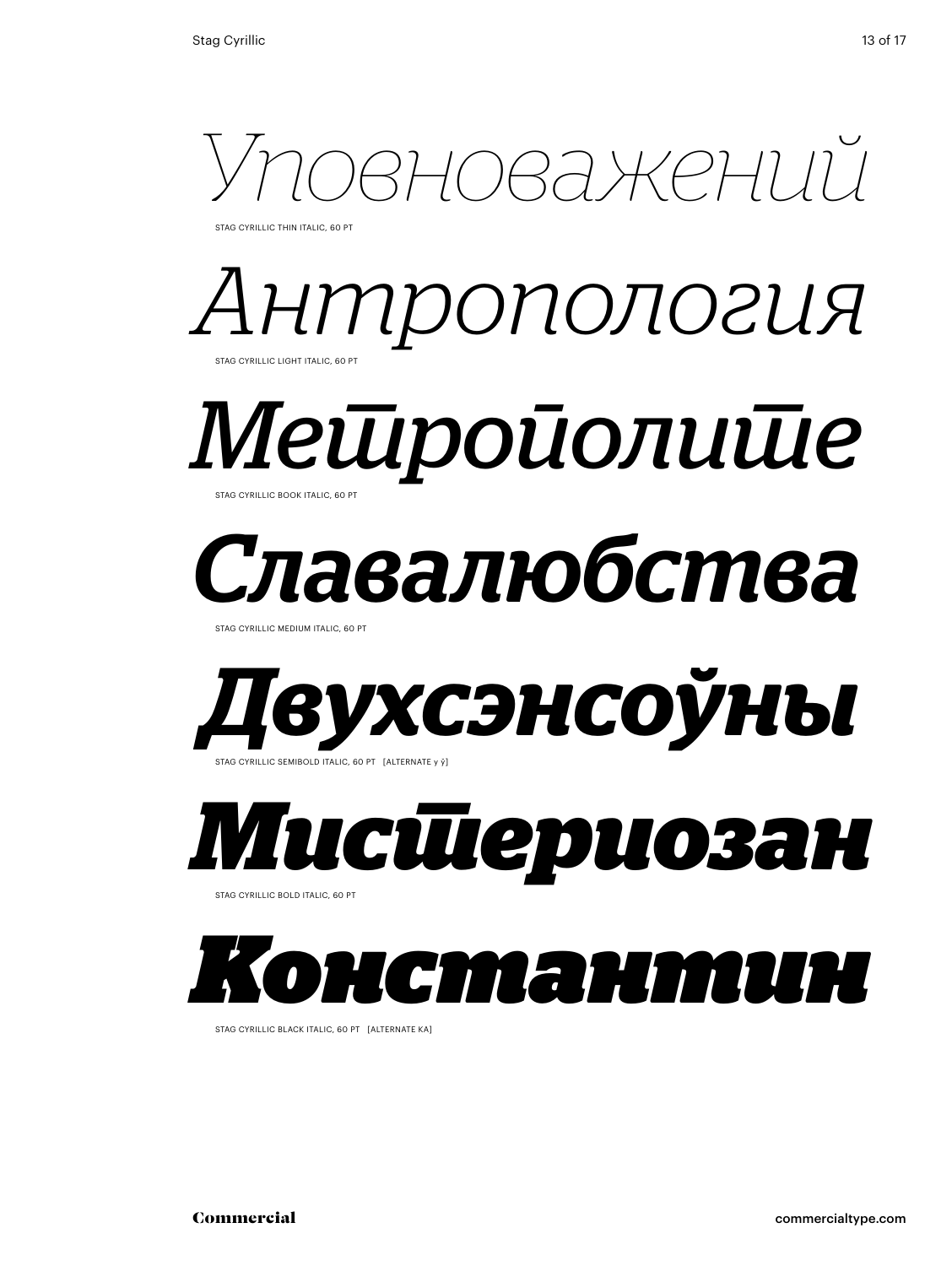| UPPERCASE                               | АБВГДЕЁЖЗИЙКЛМНОПРСТУФХЦ<br>ҸШЩЪЫЬЭЮЯЂЃЄЅІЇЈЉЊЋЌЎЏҐ                                                                           |  |  |  |  |  |
|-----------------------------------------|-------------------------------------------------------------------------------------------------------------------------------|--|--|--|--|--|
| LOWERCASE                               | абвгдеёжзийклмнопрстуфхц<br>чшшъыьэюяђѓєѕіїјљњћќўџґ                                                                           |  |  |  |  |  |
| <b>UPPERCASE</b>                        | ABCDEFGHIJKLMNOPQRSTUVWXYZ                                                                                                    |  |  |  |  |  |
| LOWERCASE                               | abcdefghijklmnopqrstuvwxyz                                                                                                    |  |  |  |  |  |
| STANDARD PUNCTUATION                    | i!¿?.,:;---()[]{}/ \&*@"'""".,,«»<>S•·¶†‡©®™                                                                                  |  |  |  |  |  |
| ALL CAP PUNCTUATION                     | !¿---@•¶†‡<>                                                                                                                  |  |  |  |  |  |
| LIGATURES                               |                                                                                                                               |  |  |  |  |  |
| PROPORTIONAL LINING<br>default figures  | \$£€¥1234567890¢f%‰#° <sup>ao</sup> <+=-×÷>                                                                                   |  |  |  |  |  |
| <b>TABULAR LINING</b>                   | $$EE41234567890$ cf%‰#<+=-x÷>                                                                                                 |  |  |  |  |  |
| PREBUILT FRACTIONS                      | $\frac{1}{2}$ $\frac{1}{3}$ $\frac{2}{3}$ $\frac{1}{4}$ $\frac{3}{4}$ $\frac{1}{8}$ $\frac{3}{8}$ $\frac{5}{8}$ $\frac{7}{8}$ |  |  |  |  |  |
| <b>NUMERATORS &amp;</b><br>DENOMINATORS | H1234567890/1234567890                                                                                                        |  |  |  |  |  |
| STYLISTIC ALTERNATES                    | <b>XK XK KK</b><br>$<$ > $<$ > 66 99 6 9                                                                                      |  |  |  |  |  |
| <b>BULGARIAN ALTERNATES</b>             | ДЖКЛ вгджзийклнптцшщю                                                                                                         |  |  |  |  |  |
| SERBIAN / MACEDONIAN<br>ALTERNATES      | δ                                                                                                                             |  |  |  |  |  |
| <b>ACCENTED UPPERCASE</b>               | ÁÂÀÄÄÄÄĀĄÅÆÆÇĆČĈDĐÉÊÈËĔĒĒĘĞĜĢĠĦĤÍÎÌĬĪĮĨĬĴĶ<br>ŁĹĽĻĿÑŃŇŅŊÓÔŎŎŎŐŌØØŒŔŘŖŠŚŞŜŞÞŤŢŦÚÛÙÜŬŰŪŲŮŨ<br>WŴŴŴÝŶŶŸŽŹŻ                       |  |  |  |  |  |
| ACCENTED LOWER CASE                     | áâàäåãăāąåææçćčĉċďđðéêèëĕėēęğĝģġħĥıíîìïiīįĩĭiĵķłĺľḷŀñńňņ<br>'nŋóôòöõőōøøœŕřŗßšśşŝşþťţŧúûùüüüüüüűwŵwÿÿÿÿžźż                    |  |  |  |  |  |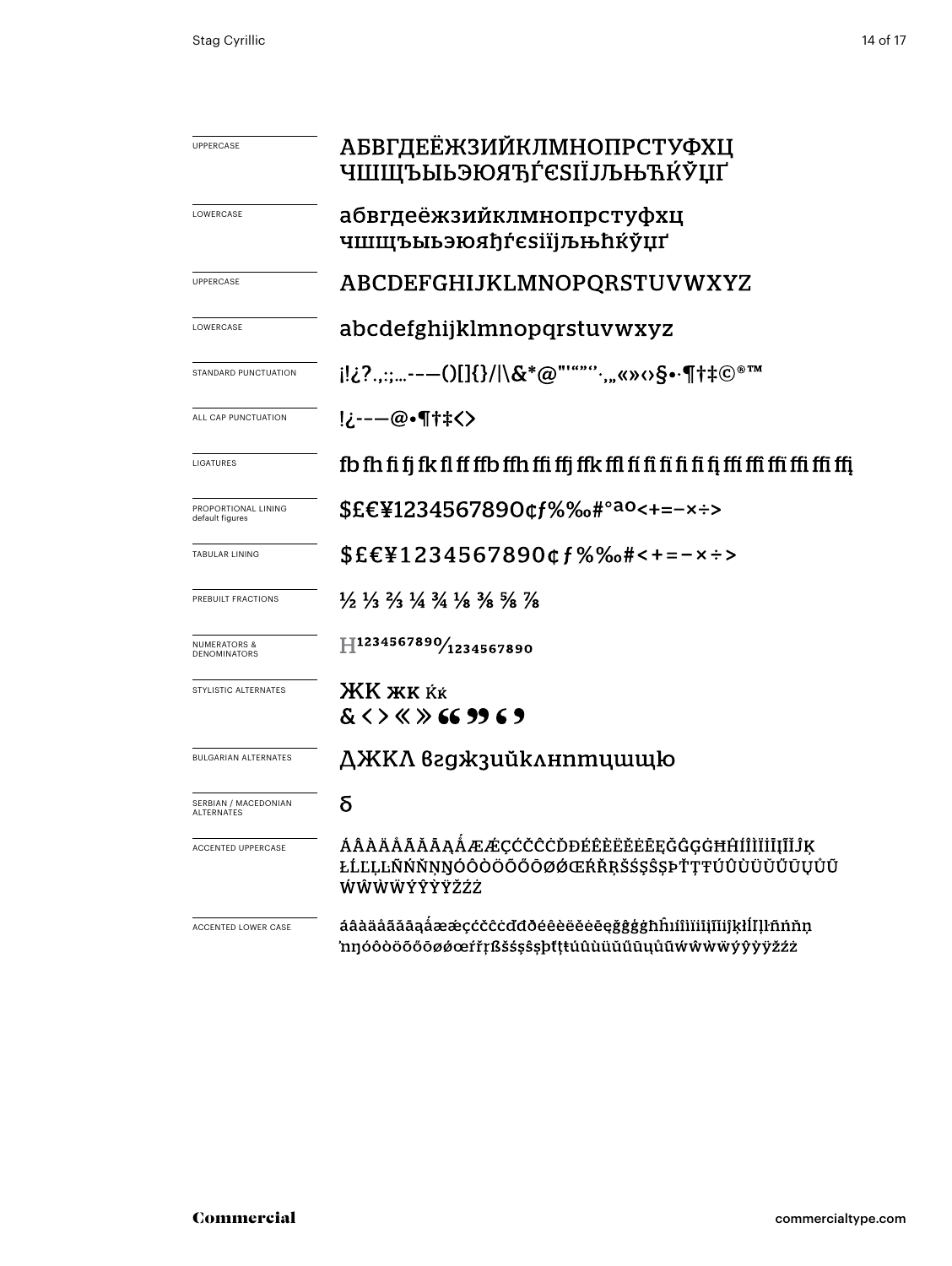| <b>UPPERCASE</b>                        | АБВГДЕЁЖЗИЙКЛМНОПРСТУФХЦ<br><i>ЧШЩЪЫЬЭЮЯЋЃЄЅІЇЈЉЊЋЌЎЏҐ</i>                                                                    |  |  |  |  |
|-----------------------------------------|-------------------------------------------------------------------------------------------------------------------------------|--|--|--|--|
|                                         |                                                                                                                               |  |  |  |  |
| LOWERCASE                               | абвгдеёжзийклмнопрстуфхц                                                                                                      |  |  |  |  |
|                                         | чшщъыьэюяђѓєѕіїїЉЊћќўµґ                                                                                                       |  |  |  |  |
| <b>UPPERCASE</b>                        | <i>ABCDEFGHIJKLMNOPQRSTUVWXYZ</i>                                                                                             |  |  |  |  |
| LOWERCASE                               | abcdefghijklmnopqrstuvwxyz                                                                                                    |  |  |  |  |
| STANDARD PUNCTUATION                    | j!¿?.,:;---()[]{}/ \&*@"'""'`;"«»‹›§•·¶†‡©®™                                                                                  |  |  |  |  |
| ALL CAP PUNCTUATION                     | <u>!¿---</u> @•¶†‡<>                                                                                                          |  |  |  |  |
| LIGATURES                               |                                                                                                                               |  |  |  |  |
| PROPORTIONAL LINING<br>default figures  | <i>\$£€¥1234567890¢f%‰#°<sup>ao</sup>&lt;+=−×÷&gt;</i>                                                                        |  |  |  |  |
| <b>TABULAR LINING</b>                   | $$E\epsilon$ ¥1234567890¢f%‰#<+=-×÷>                                                                                          |  |  |  |  |
| PREBUILT FRACTIONS                      | $\frac{1}{2}$ $\frac{1}{3}$ $\frac{2}{3}$ $\frac{1}{4}$ $\frac{3}{4}$ $\frac{1}{8}$ $\frac{3}{8}$ $\frac{5}{8}$ $\frac{7}{8}$ |  |  |  |  |
| <b>NUMERATORS &amp;</b><br>DENOMINATORS | H1234567890/1234567890                                                                                                        |  |  |  |  |
| STYLISTIC ALTERNATES                    | $XK$ ay $\dot{K} \check{y}$                                                                                                   |  |  |  |  |
|                                         | $\emph{R}$ $\emph{afgyz}$ ŔŘŖ áâàäåãă $\emph{a}$ áģĝģģýŷÿỳżžż                                                                 |  |  |  |  |
|                                         | fb ff fh fi fi fi fi fi fi fi fi fi fi fk fl ft ffb ffh ffi ffi ffi ffi ffi ffi ffi ffi ffk ffl ffl                           |  |  |  |  |
|                                         | $8 \leftrightarrow 8 \times 69969$                                                                                            |  |  |  |  |
| <b>BULGARIAN ALTERNATES</b>             | ДЖКЛ вгджзийклнптцшщю                                                                                                         |  |  |  |  |
| SERBIAN / MACEDONIAN<br>ALTERNATES      | δīgūū                                                                                                                         |  |  |  |  |
| <b>ACCENTED UPPERCASE</b>               | ÁÂÀÄÅÃĂĀĄÅÆÆÇĆČĈÒĐÉÊÈËĔĔEĘĞĜĢĠĦĤÍÎÌĬĪĮĨĬĴĶ<br>ŁĹĽĻĿÑŃŇŅŊÓÔŎŎŐŐŌØØŒŔŘŖŠŚŞŜȘÞŤŢŦÚÛÙÜŬŰŪŲ<br>ŮŨŴŴŴŴÝŶŶŸŽŹŻ                       |  |  |  |  |
| ACCENTED LOWER CASE                     | áâàäåãăāaåææçćčĉċďđðéêèëĕēeğĝģġħĥıíîìïiijĩiíjkłĺľlŀñńňṇ<br>'nŋóôòöõõōøøœŕřŗßšśşŝşþťţŧúûùüŭűūųůũẃŵẁẅÿŷỳÿžźż                    |  |  |  |  |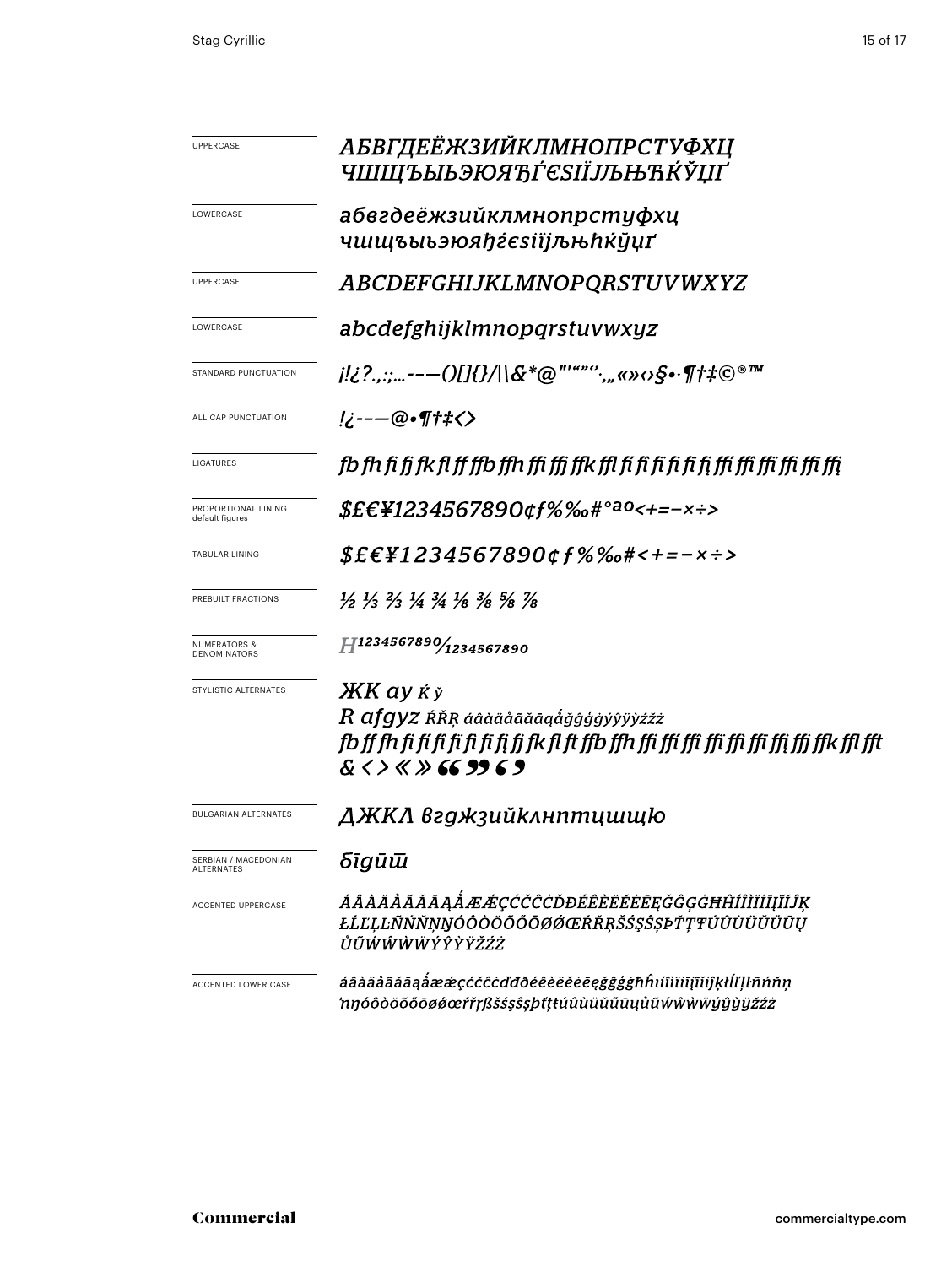| <b>OPENTYPE FEATURES</b><br><b>FAMILY WIDE</b>                  | <b>DEACTIVATED</b>                |                                         | <b>ACTIVATED</b>                                 |                                  |  |
|-----------------------------------------------------------------|-----------------------------------|-----------------------------------------|--------------------------------------------------|----------------------------------|--|
| ALL CAPS<br>Opens up spacing, moves<br>punctuation up           | Quilts & [Covers] for \$24.65     |                                         | QUILTS & [COVERS] FOR \$24.65                    |                                  |  |
| PROPORTIONAL LINING<br>default figures                          | Sale Price:<br>Originally:        | \$3,460 €1,895<br><b>\$7,031 £9,215</b> | Sale Price:<br>Originally:                       | \$3,460 €1,895<br>\$7,031 £9,215 |  |
| TABULAR LINING                                                  | <b>Sale Price:</b><br>Originally: | \$3,460 €1,895<br>\$7,031 £9,215        | Sale Price:<br>Originally:                       | \$3,460 €1,895<br>\$7,031 £9,215 |  |
| <b>FRACTIONS</b><br>ignores numeric date format                 | 21/03/10 and 21/18 460/920        |                                         | $21/03/10$ and $2\frac{1}{18}$ 46% <sub>20</sub> |                                  |  |
| DENOMINATOR<br>for making arbitrary fractions                   | 0123456789 0123456789             |                                         | O123456789 0123456789                            |                                  |  |
| NUMERATOR<br>for making arbitrary fractions                     | 0123456789 0123456789             |                                         | 0123456789 0123456789                            |                                  |  |
| LANGUAGE FEATURE<br>Bulgarian ДЖКЛ<br>вгджзийклнптцшщю          | ДЕТАЙЛ задружен подвижен          |                                         | ДЕТАЙЛ задружен подвижен                         |                                  |  |
| LANGUAGE FEATURE<br>Serbian / Macedonian бгдпт                  | Метрополите библиотека            |                                         | Мешройолише библиотека                           |                                  |  |
| LANGUAGE FEATURE<br>Română (Romanian) s accent                  | ÎNSUȘI conștiința științifice     |                                         | ÎNSUȘI conștiința științifice                    |                                  |  |
| <b>OPENTYPE FEATURES</b><br><b>ROMAN &amp; ITALIC</b>           | <b>DEACTIVATED</b>                |                                         | <b>ACTIVATED</b>                                 |                                  |  |
| TITLING ALTERNATES<br>lower uppercase accents                   |                                   | MÝRDALSJÖKULL, ÍSLANDS                  | MÝRDALSJÖKULL, ÍSLANDS                           |                                  |  |
| STYLISTIC SET 06<br>Serbian / Macedonian бгдпт                  | <i>Метрополите</i> библиотека     |                                         | Мешройолише библиотека                           |                                  |  |
| STYLISTIC SET 07<br>alternate ЖКжк<br>(lowercase in roman only) | <i>КАЖДЫЙ</i> человек между       |                                         | КАЖДЫЙ человек между                             |                                  |  |
| STYLISTIC SET 09<br>titling quotes                              | 'SEEN' « dans la chambre »        |                                         | $\leq$ SEEN $\geq$ $\leq$ dans la chambre $\gg$  |                                  |  |
| STYLISTIC SET 10<br>alternate &                                 | Уважаемый & Известный             |                                         | Уважаемый & Известный                            |                                  |  |
| <b>OPENTYPE FEATURES</b><br><b>ROMAN</b>                        | <b>DEACTIVATED</b>                |                                         | ACTIVATED                                        |                                  |  |
| STYLISTIC ALTERNATES<br>Illustrator/Photoshop                   |                                   | КАЖДЫЙ & человек между                  | КАЖДЫЙ & человек между                           |                                  |  |
| <b>OPENTYPE FEATURES</b><br><b>ITALIC</b>                       | <b>DEACTIVATED</b>                |                                         | <b>ACTIVATED</b>                                 |                                  |  |
| STYLISTIC SET 01<br>alternate a g (latin), a (cyrillic)         | Captivating доказательства        |                                         | Captivating доказательства                       |                                  |  |
| STYLISTIC SET 02<br>alternate y (latin + cyrillic)              |                                   | Доставку на орбиту грузов               | Доставку на орбиту грузов                        |                                  |  |
| STYLISTIC SET 03<br>alternate ligatures                         | Official fjording offkey snuffbox |                                         | Official fjording offkey snuffbox                |                                  |  |

STYLISTIC SET 04 alternate z

STYLISTIC SET 05 alternate R

STYLISTIC ALTERNATES Illustrator/Photoshop

*Cozy zonings razed zany mazes Cozy zonings razed zany mazes Reading Readies Rightly Rules Reading Readies Rightly Rules Going official cozy& доставку Going official cozy & доставку*